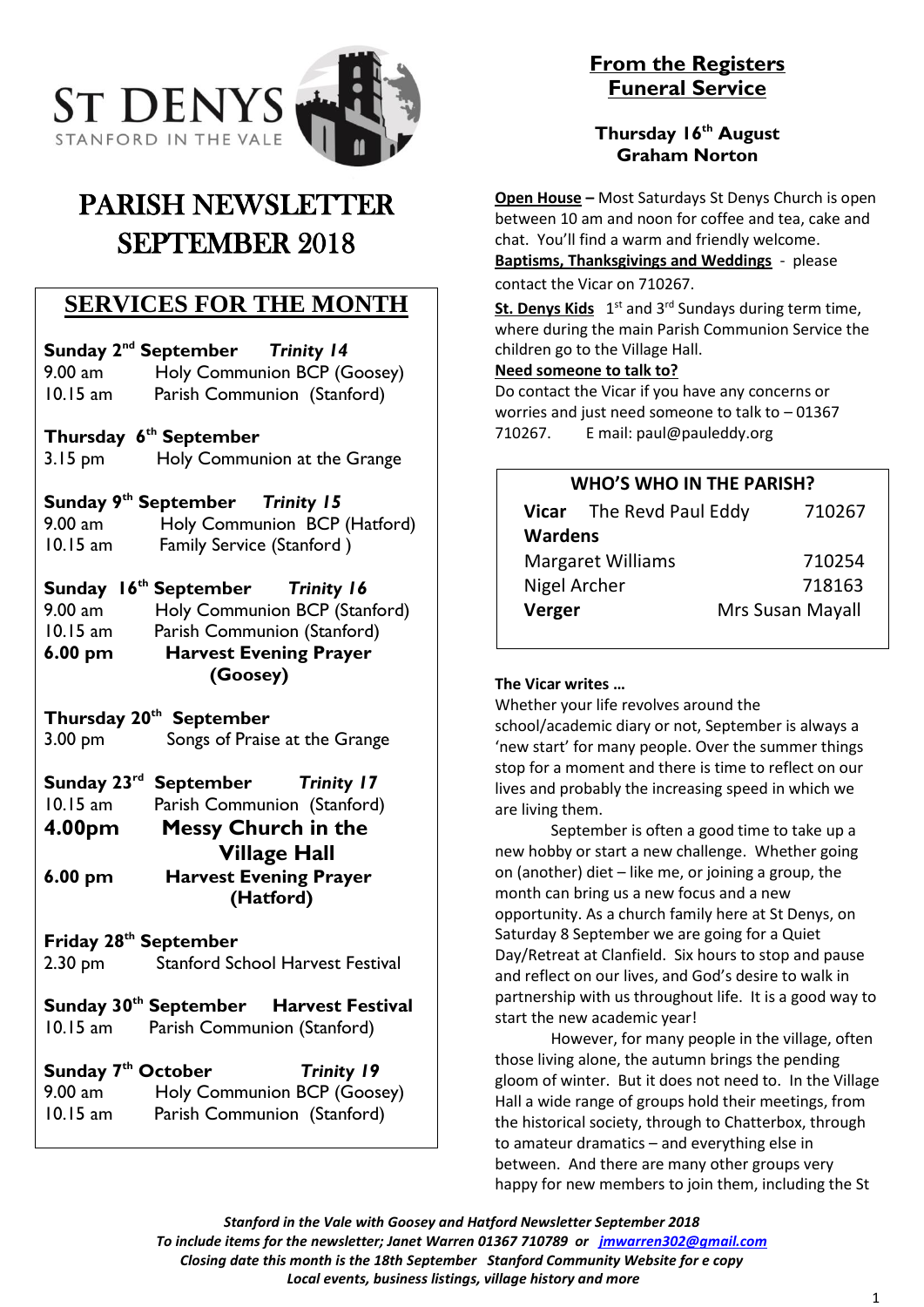Denys Bell Ringers, which meets for practice on Tuesday evenings, from 7.30-9pm.

It is often easy for those of us who have lived in the village for a while to forget that for new people arriving amongst us, it is not always easy to find out what is going on. So if you do have a new neighbour, why not encourage them to visit the Stanford Website [\(http://www.stanford-in-the-vale.co.uk/\)](http://www.stanford-in-the-vale.co.uk/) where they will find a list of many of the village organisations who can help them quickly feel a part of our great village community. And don't forget, every Saturday, from 10am-12noon, Open House is available at St Denys. A time to drop by for a free hot drink and cake and to meet fellow villagers.

Whilst writing, might I encourage everyone to consider gathering together around the War Memorial at 11am on **Sunday 11 November** this year? As you will know, this year marks the  $100<sup>th</sup>$  anniversary of the end of World War I. Following a service in church, we shall process out for the traditional two minutes silence which this year, will have an added significance as we especially remember those who gave their lives in that most horrific of wars, as well as all others in subsequent wars.

Yours *Paul* **Revd Paul Eddy Vicar**

#### *[vicar@stdenys.org](mailto:vicar@stdenys.org)*

*PS. Huge congratulations to Paul Adams and the team for arranging such a successful Village BBQ event last month - and are already planning one for 2019!*

#### **Stanford Volunteer Taxi Service**

If you need transport for a medical appointment, please phone **MARJORIE GOODING 01367 710656** As much notice about any appointments makes things easier and more drivers would be greatly appreciated.

#### **Maria White - Thank You**

Paul, Val and family would like to thank everyone who came to Maria's funeral. Thanks also to the Revd. Paul Eddy for a wonderful service; J Godfrey for the funeral and all they have done for us; Gill and her helpers for the food, drink and for looking after everyone and everyone else who helped in any way.

Thank you for all the cards and messages from family, friends, neighbours and villagers.

Thank you to everyone for the wonderful £673.89 donations for the 'Riding for the Disabled' and 'Speedway Riders Benevolent Fund'. We really appreciate everything from everyone.

Dear Music Lovers,

Our fifth Music in the Vale concert in 2018 is now just three weeks away. **The concert starts at 7.30pm on Saturday 1st September 2018 in Saint James Church, West Hanney** and features poet **Val Hughes** and local ensemble **Vale Baroque** performing *"Autumn Sonatas and Poems"* by **Bach and beyond.** Concert tickets price £12.00 are available from **Hanney Community Shop**, 01235 868320, from Chris Reason 01235 868375, [chris\\_reason\\_hanney@hotmail.com,](mailto:chris_reason_hanney@hotmail.com) from David Pedder 01367 718420. [djpedderdpa@btinternet.com](mailto:djpedderdpa@btinternet.com) or on the door. We look forward to seeing you on the 1<sup>st</sup> September.

David Pedder Music in the Vale

# **Jumpin' Beans**

**Every Monday from 9.15 – 11.00 am** in the large Village Hall. Arts, crafts, snacks and refreshments for mum's, babies and toddlers. New mums especially welcome. Meet for a chat and play.

#### **Drama Group**

The next meeting of the Drama Group will be in the Village Hall on **Tuesday, September 4th at 8.00 pm.** New members will be very welcome. Our next production will be a pantomime to be staged in February.

As well as budding actors and actresses there are plenty of opportunities to help off the stage such as building and painting props and scenery or helping with publicity.

For more information contact John Smith on 710494 or Email: [jofrsmith@gmail.com](mailto:jofrsmith@gmail.com)

> **The next Parish Council Meeting is on Wednesday 5th September in the large Village Hall at 7.30 pm All welcome**

## **Scramblers**

**Thursday 6 th and 20th September**

 **9.00-10.30** In the Church All toddlers and carers welcome.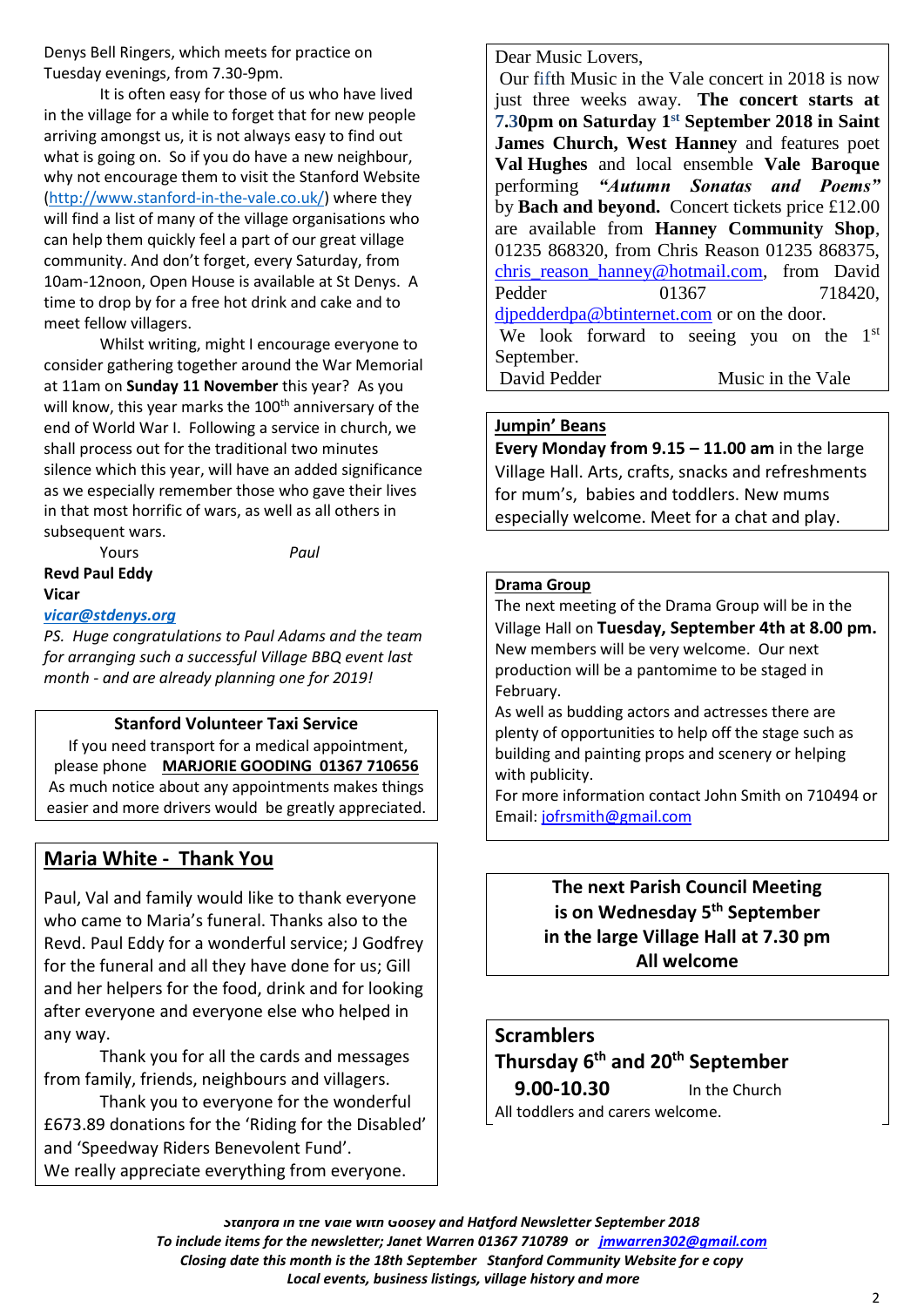#### **Horticultural Show**

#### **The show will take place in the Village Hall on Sunday, September 9th**

CLASSES FOR FLORAL ART, FLOWERS, FRUIT, VEGETABLES, DOMESTIC AND HANDICRAFT - PLUS CHILDREN'S CLASSES

#### **OPEN TO THE PUBLIC 2.15pm**

RAFFLE, TOMBOLA, REFRESHMENTS etc. PRODUCE AUCTION SCHEDULES AND ENTRY FORMS AVAILABLE

FROM: JOHN SMITH, 5 NEVILLE WAY, STANFORD IN THE VALE  $-$  Email: [jofrsmith@gmail.com\)](mailto:jofrsmith@gmail.com) ;

Tel: 710494 OR "THE HUDDLE"

#### **Stanford Art Group Meeting Monday 10th September 7.30 – 9.30 pm Stanford Small Village Hall**

Roller Painting Workshop with Kathy Foster Non members welcome. £4 for non members, £2 members. All welcome. For more details find Stanford Art Group on Facebook

### **STANFORD IN THE VALE AND DISTRICT LOCAL HISTORY SOCIETY**

**Tuesday, 11th September Meeting at Stanford Village Hall, in the Small Hall from 7:45 p.m.** Topic: "Manor of Stanford & its court records Part

1" Speaker: Lawrence Ward The talk will cover the origins of Stanford Manor in late Saxon times, the changes with the Norman Conquest, and then its organisation and operation through its heyday until the late 1400s. Visitors welcome (£3 entrance) Refreshments and raffle Further information: Contact Phil Morris, 01367 710285

### **IN NEED OF FUEL?**

For more information visit the website or contact me directly:

www.thefillingstation.org.uk or Chris Weatherall on 07775 564131 or 01367 710208

#### TOP UP SPIRITUALLY AT THE **STANFORD-IN-THE-VALE FILLING STATION!**

What is a Filling Station?

A new informal way of expressing the Christian faith. Using local mid-week monthly celebrations in unusual venues to support and strengthen our local Churches.



The Vine, Mill Farm, Faringdon Road, Stanford in the Vale. Oxon SN7 8NF

September 12th 2018 7.30pm to 9.00pm

Doors open from 7.00pm for coffee and cake.

**Cast On! Knitting and Crochet Group** Fun, friendly and free. We meet every 2nd and last Wednesday of the month at the Horse & Jockey from 7pm until 9.30pm (ish). Bring along your current project or ask us to show you how. Contact: Ruth Chester Email: [caston@tlkc.co.uk](mailto:caston@tlkc.co.uk) Tel: 710362

### **FARINGDON & DISTRICT U3A –**

**Thursday 13th September Jennifer Cowling,**  a local amateur dramatics star in Wantage, will talk on **"From the Page to the Stage"** in Faringdon Corn Exchange at 2.30pm. Jennifer will talk about her experiences of a life-long hobby in amateur dramatics both off and on the stage. Her talk provides an insight into the costs of a production for putting on a musical show. Refreshments will be available after the talk. All members are welcome, but visitors will be required to pay £1.50.

### **Tuesday 2nd October The U3A Open Morning**

*For all further information please consult the website https:// faringdondistrictu3a.com/ Alternatively telephone the chairman Margaret Brown on 01367 615 385.*

### **VILLAGE VOICES**

After our interlude of summer Sing-Songs we start again on **Thursday, 13th September at 7pm** in the church. We will be preparing a programme of music and readings for a centenary Remembrance Concert on Friday 2<sup>nd</sup> November. Come and sing with us. Everyone is welcome, especially if you are new to the village. *Margaret Williams*

**Fairtrade Stall Saturday 15th September 10am - 12 noon St Denys'Church** Fairtrade food, drink and gifts from the Mustard Seed shop in Faringdon.

#### **Slimming World**

Your Slimming World group meets every Thursday from 7.30pm at Stanford in the Vale Primary School. Contact Amy 07514 255703